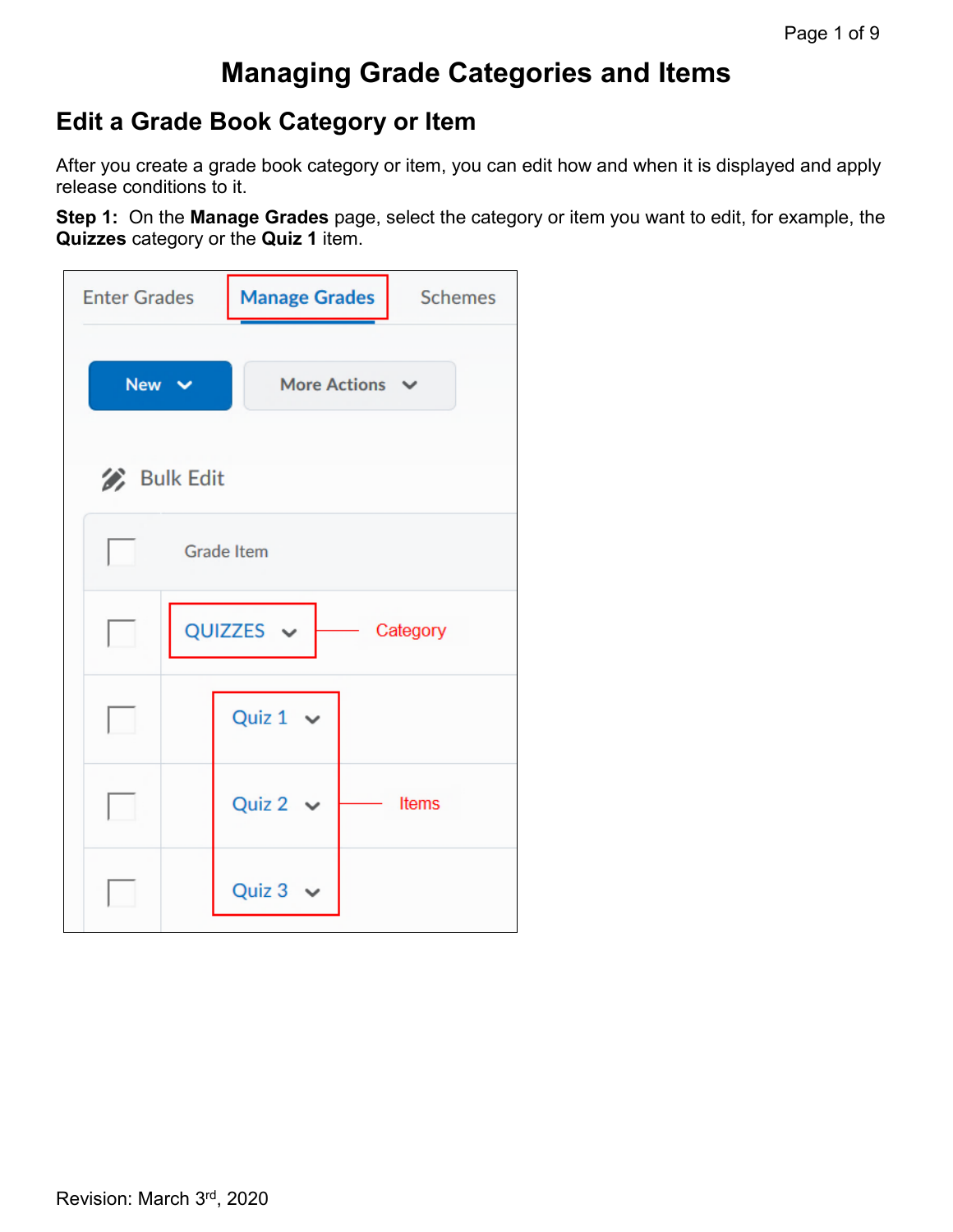#### **Step 2:** Make your changes.

| Edit Item: Quiz 1 |                     |                                                                 |
|-------------------|---------------------|-----------------------------------------------------------------|
| <b>Properties</b> | <b>Restrictions</b> | Objectives                                                      |
| General           |                     |                                                                 |
| Type              |                     |                                                                 |
| <b>Numeric</b>    |                     |                                                                 |
| Association       |                     |                                                                 |
|                   |                     | This grade item is associated with the quiz "Quiz 1 - Syllabus" |
| Name <sup>*</sup> |                     |                                                                 |
| Quiz 1            |                     |                                                                 |

**Step 3:** Select **Save and Close** to save your changes and return to **Manage Grades.**

| Grading                                         |      |        |
|-------------------------------------------------|------|--------|
| <b>Maximum Points*</b>                          |      |        |
| $\mathbf{Q}$<br>25                              |      |        |
| Weight <sup>*</sup>                             |      |        |
| 9.090909091<br>ℯ                                |      |        |
| <b>Can Exceed</b>                               |      |        |
| ΓΘ                                              |      |        |
| <b>Bonus</b>                                    |      |        |
| ட உ                                             |      |        |
| <b>Grade Scheme</b>                             |      |        |
| -- Default Scheme -- (Percentage)               | О    |        |
| <b>Rubrics</b>                                  |      |        |
| <b>Add Rubric</b>                               |      |        |
| No rubrics selected.                            |      |        |
| [Create Rubric in New Window]                   |      |        |
|                                                 |      |        |
| <b>Display Options</b>                          |      |        |
| <b>Show Display Options</b><br>$\triangleright$ |      |        |
| Save and Close<br>Save and New                  | Save | Cancel |

Revision: March 3rd, 2020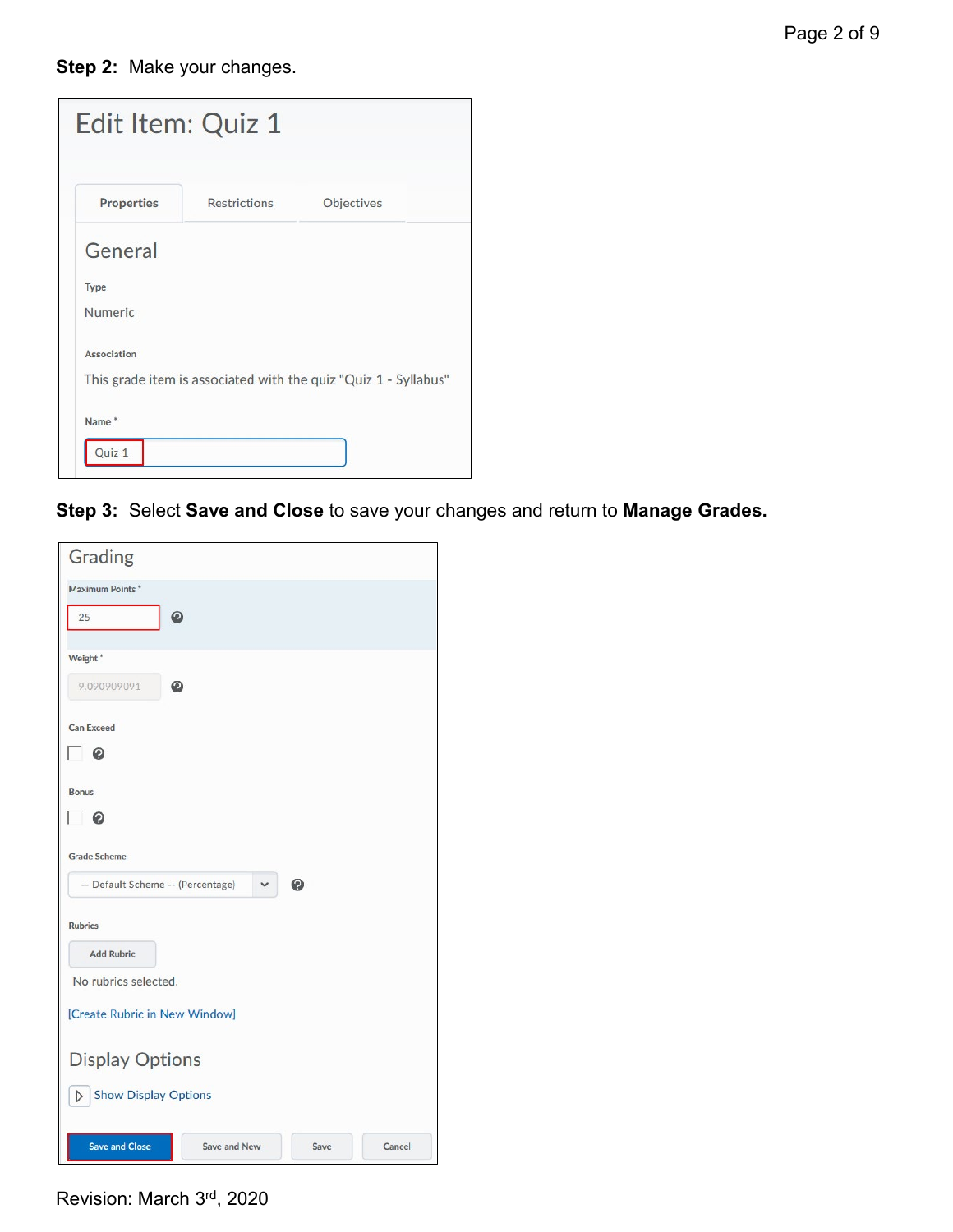# **Editing Multiple Gradebook Categories and Items**

**Step 1:** On the **Manage Grades** page, select the checkboxes beside the categories and items you want to edit. Select **Bulk Edit**.

| <b>Enter Grades</b> | <b>Manage Grades</b><br>Schemes Setup Wizard |  |  |  |
|---------------------|----------------------------------------------|--|--|--|
|                     | New $\vee$<br>More Actions V                 |  |  |  |
|                     | <b>Bulk Edit</b>                             |  |  |  |
|                     | <b>Grade Item</b>                            |  |  |  |
| H                   | QUIZZES V                                    |  |  |  |
| ✓                   | Quiz $1 \vee$                                |  |  |  |
| ⊽                   | Quiz 2 $\vee$                                |  |  |  |
|                     | Quiz $3 \vee$                                |  |  |  |

**Step 3:** Use the table to update fields and select **Save.** 

|                | <b>Bulk Edit Items and Categories</b> |            |         |                |       |               |                                          |                        |
|----------------|---------------------------------------|------------|---------|----------------|-------|---------------|------------------------------------------|------------------------|
| #              | Name*                                 | Short Name | Type    | Max<br>Points* | Bonus | Can<br>Exceed | Grade Scheme                             | Category               |
| 1              | Exams                                 |            |         |                |       |               |                                          |                        |
| $\overline{2}$ | Midterm Exam                          |            | Numeric | 100            | L.    | Ħ             | -- Default Scheme -- (Percentage) ~      | Exams<br>$\check{~}$   |
| 3              | Final Exam                            |            | Numeric | 200            | I.    | n             | -- Default Scheme -- (Percentage) ~      | Exams<br>$\check{~}$   |
| $\overline{4}$ | Quizzes                               |            |         |                |       |               |                                          |                        |
| 5              | Quiz 1                                |            | Numeric | 50             | Г     | ٦             | -- Default Scheme -- (Percentage) $\sim$ | Quizzes<br>$\check{~}$ |
| 6              | Quiz 2                                |            | Numeric | $\overline{7}$ |       |               | -- Default Scheme -- (Percentage) ~      | Quizzes<br>$\check{~}$ |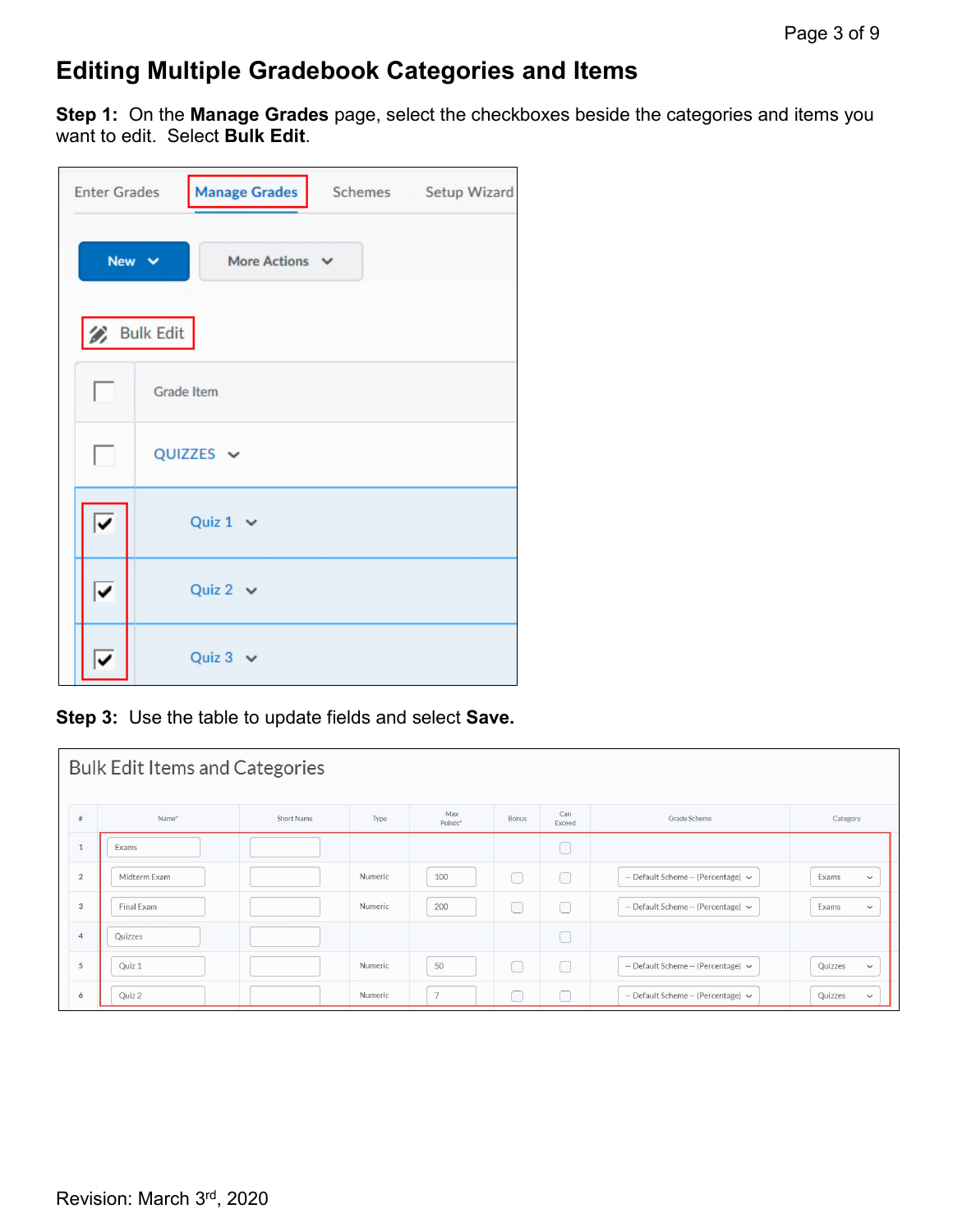# **Hiding/Showing Items in the Grade Book**

You can change which grade items appear in your view of the grade book using **Hide/Show Columns**.

**Step 1:** On the **Enter Grades** page, select **Hide/Show Columns** from the **More Actions** dropdown menu.



**Step 2:** Select the grade items you want to appear in your gradebook. Select **Save**.

| <b>Hide/Show Columns</b>      |         | × |
|-------------------------------|---------|---|
| Choose grade items to display |         |   |
| More                          |         |   |
| Grade Item<br>u               | Type    |   |
| ⊽<br>QUIZZES                  |         |   |
| $\sqrt{\phantom{a}}$ Quiz 1   | Numeric |   |
| $\sqrt{\phantom{a}}$ Quiz 2   | Numeric |   |
| $\sqrt{\phantom{a}}$ Quiz 3   | Numeric |   |
| $\sqrt{\phantom{a}}$ Quiz 4   | Numeric |   |
| Save<br>Cancel                |         |   |

**Note:** Hiding grade items using this step will make them invisible only to you (in your Gradebook view) and **not** to the students.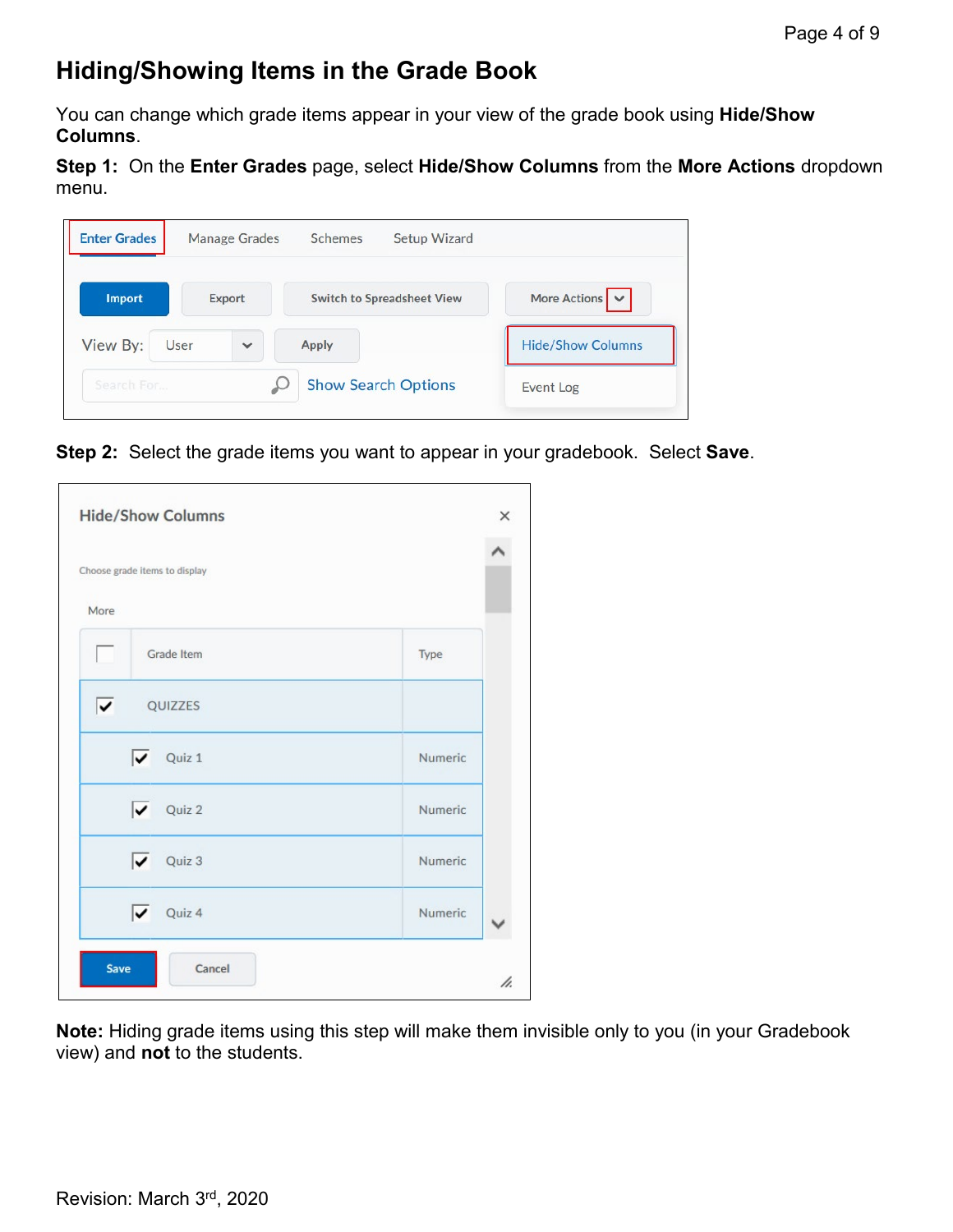If you would like to hide grade book items from students, go to **Manage Grades**, and select the dropdown menu next to the grade item or category. Select **Hide from Users**.

| <b>Enter Grades</b> |                   | Manage Grades Schemes  | Setup Wizard |
|---------------------|-------------------|------------------------|--------------|
| New $\vee$          |                   | More Actions $\vee$    |              |
|                     |                   | Edit Grade Item        |              |
| <b>Bulk Edit</b>    |                   | Hide from Users        |              |
|                     |                   | <b>Enter Grades</b>    | e Item       |
|                     | Exams $\vee$      | <b>View Statistics</b> |              |
|                     | <b>Midterm Ex</b> | Event Log              |              |
|                     | Final Exam        | $\checkmark$           |              |

# **Set Display Options for a Category or Item**

**Step 1:** On the **Enter Grades** page, select **Edit** from the dropdown menu of the category or item you want to edit.

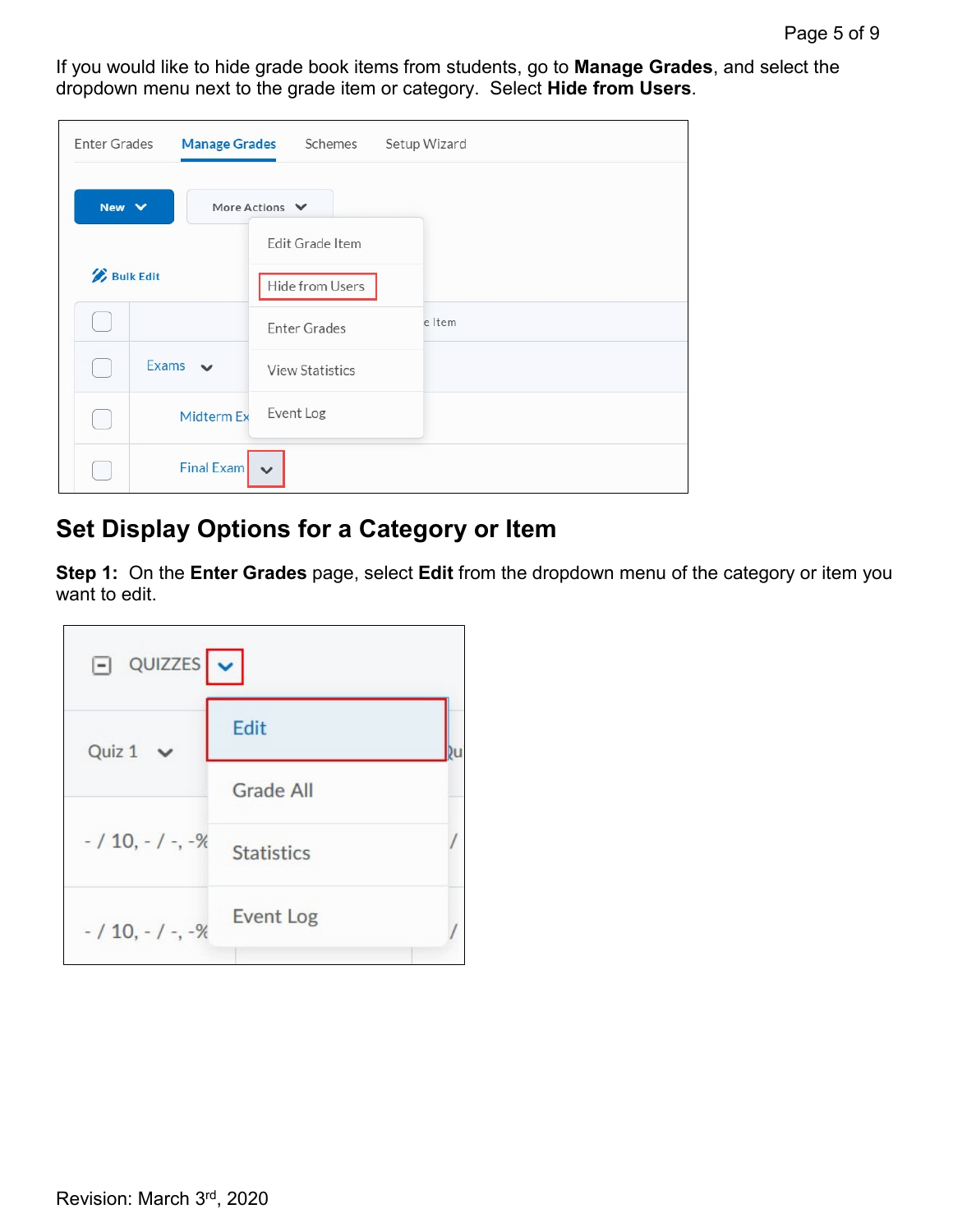**Step 2:** Select the **Properties** tab.

| <b>Properties</b> | <b>Restrictions</b> |  |
|-------------------|---------------------|--|
|                   |                     |  |
| General           |                     |  |
|                   |                     |  |
| Name*             |                     |  |
| <b>QUIZZES</b>    |                     |  |
|                   |                     |  |
|                   |                     |  |
|                   |                     |  |

- **Display class average to users** Displays the class average for the category or item in user's view of the grade book.
- **Display grade distribution to users** Displays a graph in user's view of the grade book showing how grades were distributed between different percentiles.
- **Override display options for this item** -- Displays different options for an item than what is specified on the Grades Settings pages. This option only affects your view of the grade book; it does not affect what other users see. Select the check boxes beside the following options to select or unselect them:
- **Points grade**: Displays the user's grade in points next to the total points available, for example, 6/10.
- **Weighted grade**: Displays the user's grade as the weight achieved towards the final grade, for example, 3/5 (for a user who scored 60% on a grade item worth 50% of a category worth 10% of the final grade). This option is only available in the Weighted gradebook system.
- **Grade scheme symbol:** Displays the symbol for the grade scheme level achieved by the user, if applicable, for example, "A" or "Very Good."
- **Grade scheme color:** Displays the color associated with the grade scheme level achieved by the user, if applicable.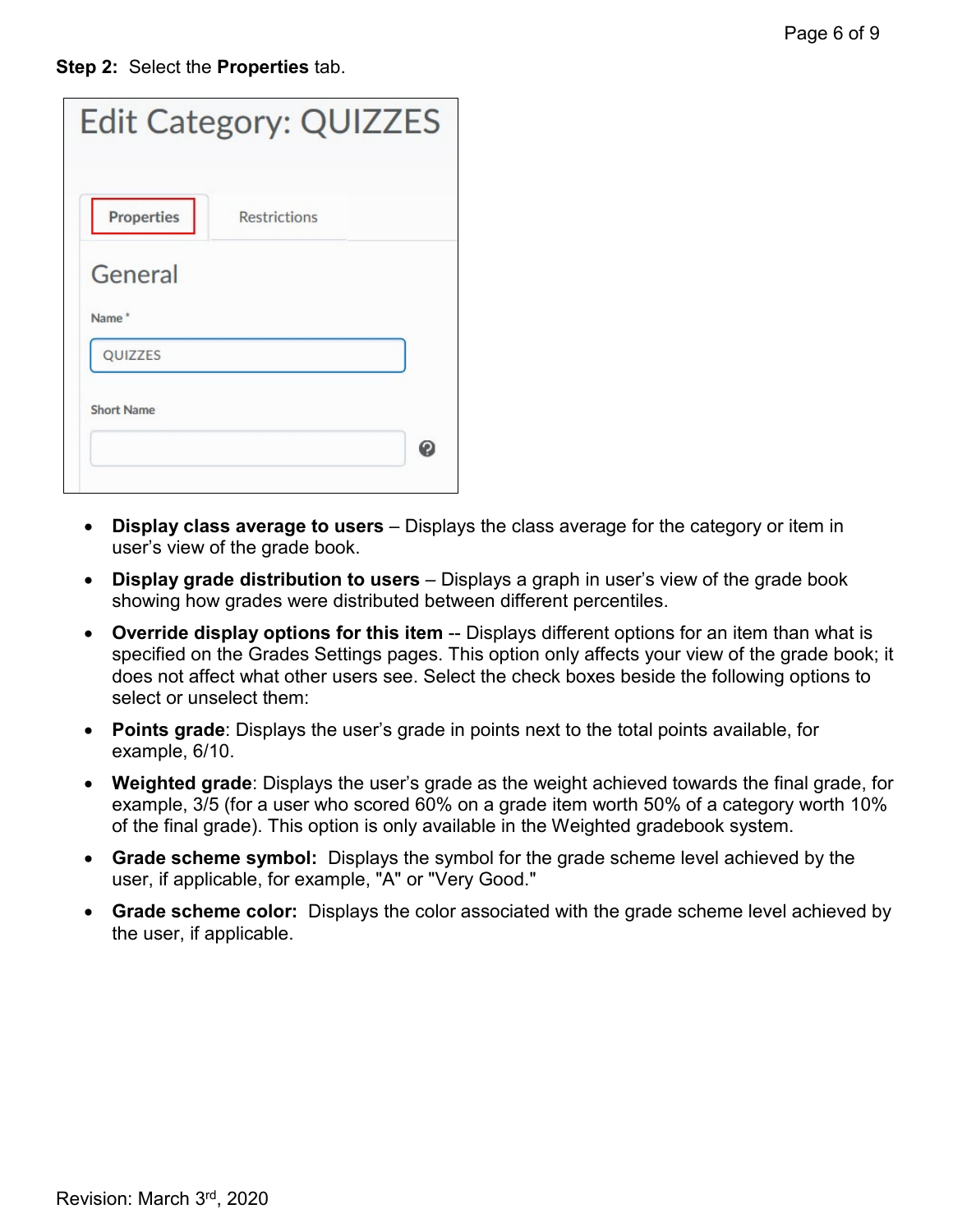#### **Step 3:** Select **Save and Close**.

| <b>Display Options</b>                                                                |
|---------------------------------------------------------------------------------------|
| <b>Hide Display Options</b>                                                           |
| <b>Student View</b>                                                                   |
| Display class average to users $\odot$<br>Display grade distribution to users $\odot$ |
| $\triangleright$ Override display options for this item $\odot$<br>Show               |
| ✔ Points grade                                                                        |
| Weighted grade                                                                        |
| Grade scheme symbol                                                                   |
| Grade scheme color                                                                    |
|                                                                                       |
| <b>Save and Close</b><br>Save and New<br>Cancel<br>Save                               |

## **Reordering Categories and Grade Items**

**Step 1:** On the **Manage Grades** page, select **Reorder** from the **More Actions** button.

|                     |                                 | Course Home Content Assignments Discussions Quizzes Grades Classlist Attendance Course Admin Calendar More v |  |         |                          |                   |                   |
|---------------------|---------------------------------|--------------------------------------------------------------------------------------------------------------|--|---------|--------------------------|-------------------|-------------------|
| <b>Enter Grades</b> | <b>Manage Grades</b><br>Schemes | Setup Wizard                                                                                                 |  |         |                          | <b>O</b> Settings | <sup>O</sup> Help |
| New $\vee$          | More Actions $\vee$             |                                                                                                              |  |         |                          |                   |                   |
| <b>Bulk Edit</b>    | Reorder                         |                                                                                                              |  |         |                          |                   |                   |
|                     | Event Log                       | Grade Item                                                                                                   |  | Type    | Association              |                   | Max. Points       |
| <b>Exams</b>        | Make Visible to Users           |                                                                                                              |  |         |                          |                   |                   |
|                     | Hide from Users                 |                                                                                                              |  |         |                          |                   |                   |
|                     | Delete                          |                                                                                                              |  | Numeric | $\sim$                   |                   | 100               |
|                     | Final Exam $\sqrt{}$            |                                                                                                              |  | Numeric | $\overline{\phantom{a}}$ |                   | 200               |
| Quizzes $\vee$      |                                 |                                                                                                              |  |         |                          |                   |                   |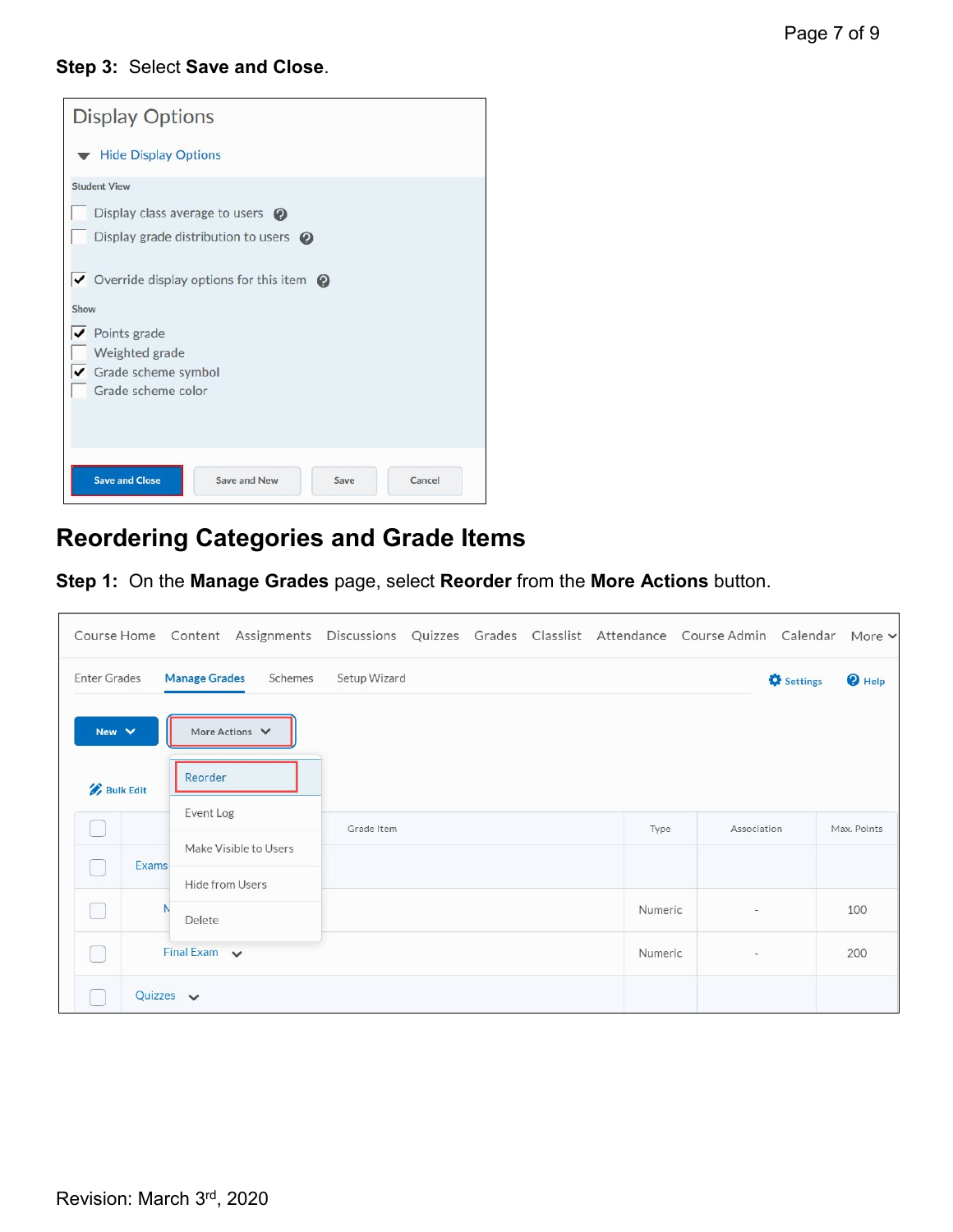**Step 2:** Select a new position for a category or grade item using the **Sort Order** dropdown list beside its name. The positions of other categories and grade items adjust accordingly. Select **Save.**

|                                | <b>Reorder Grade Items and Categories</b> |  |  |
|--------------------------------|-------------------------------------------|--|--|
| <b>Expand All Collapse All</b> |                                           |  |  |
| Items and Categories           | Sort Order                                |  |  |
| QUIZZES                        | $\mathbf{1}$                              |  |  |
| Quiz 4                         | $\mathbf{1}$<br>$1\,$                     |  |  |
| Quiz 1                         | $\frac{2}{3}$<br>$\frac{4}{5}$            |  |  |
| Quiz 2                         | 6<br>$\overline{7}$<br>8<br>9             |  |  |
| Quiz 3                         | 10<br>11<br>4                             |  |  |
| Cancel<br>Save                 | 5<br>$\sim$                               |  |  |

### **Deleting Categories and Grade Items**

**Step 1:** On the **Manage Grades** page, select **Delete** from the **More Actions** dropdown menu.

| <b>Enter Grades</b> |                  | <b>Manage Grades</b><br><b>Schemes</b> |
|---------------------|------------------|----------------------------------------|
| <b>New</b>          |                  | $\vee$<br><b>More Actions</b>          |
|                     |                  | <b>Delete</b>                          |
|                     | <b>Bulk Edit</b> | Reorder                                |
|                     | <b>Grade It</b>  | <b>Event Log</b>                       |